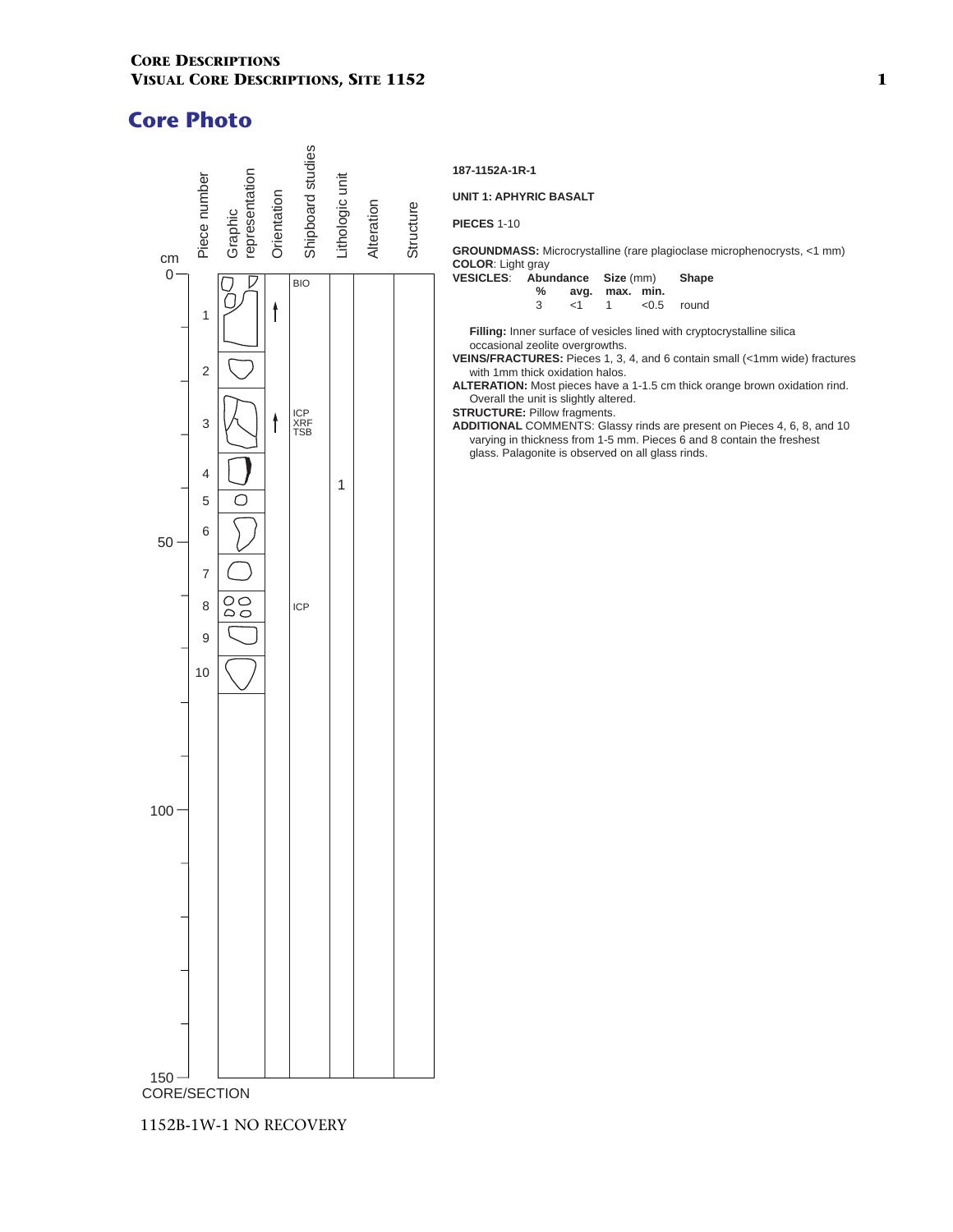

### **187-1152B-2R-1**

### **UNIT 1: APHYRIC BASALT**

**PIECES** 1-12

**INTERNAL CONTACTS:** Pillow rims. (<1 mm) glassy rind on Piece 12; (2-3 mm) glass rind on Pieces 1, 5, 9, and 10. In Piece 4 glass rind fragments (3-4 mm) are associated with a Mn crust. **PHENOCRYSTS**: None

**GROUNDMASS**: Microcrystalline (rare plagioclase

microphenocrysts, <1 mm)

- **COLOR:** Light gray to dark gray when fresh
- **VESICLES**: **Abundance Size** (mm) **Shape**
	- **%** avg. max. min.<br>5 0.7 1 0.5 round
	- $1 \t 0.5$

**Filling**: Most vesicles lined with Fe oxyhydroxides, except in Piece 11 where vesicles are unfilled.

**VEINS/FRACTURES**: Pieces 1 and 4 contain 2 mm wide vein of pinkish-white material.

**ALTERATION**: Slightly altered, i.e., bleached halos, mostly on outer surfaces, fractures and around vesicles. In Piece 9 fracture halos are 3-5 mm wide around fractures. Glass is <30% altered in most occurrences.

### **STRUCTURE: Pillow sequence**

**ADDITIONAL COMMENTS**: Piece 1 has three concentric zones, differing in degree of alteration. The interior zone is darker gray, contains vesicles (~5%) free of filling and unaltered groundmass. This zone is surrounded by a 5-6 mm wide zone that is lighter gray, in which vesicles are filled with smectite and groundmass olivine and/or glass is altered to Fe oxyhydroxides. The outer zone (up to 2 cm wide) is lighter gray to buff in color, vesicles are filled with cryptocrystalline material ranging from red to yellow-brown. This zone contains spherulites, which decrease in abundance outward toward a 1-2 mm wide glass rind. Attached to the glass rind is a vein fragment of similar material to vein filling in Piece 4. Pieces 1, 4, and 6 may have originally fit together as the outer part of a pillow. Piece 4 consists of ~80% Mn crust (dendritic Mn + pelagic sediment). Piece 6 is 100% Mn crust.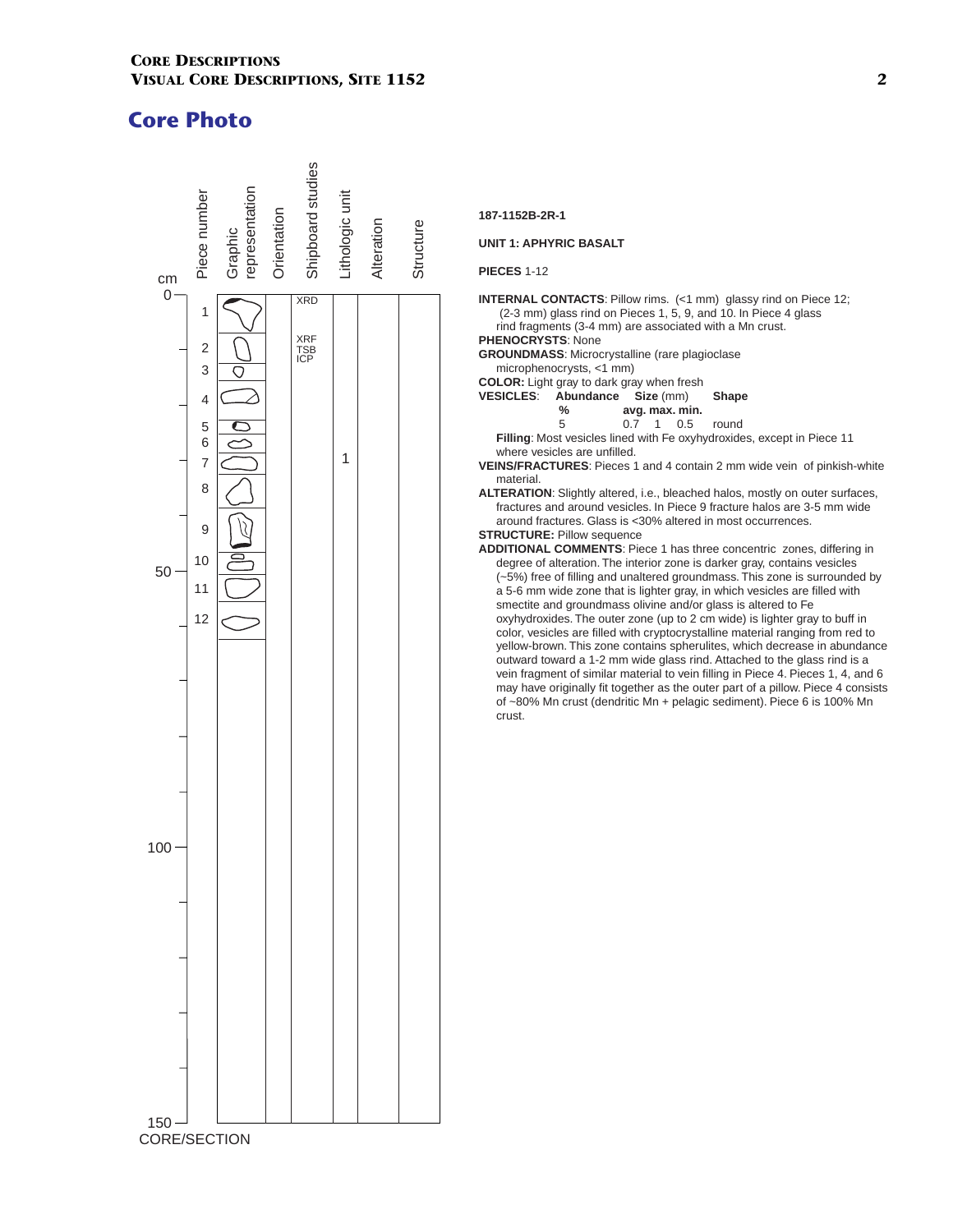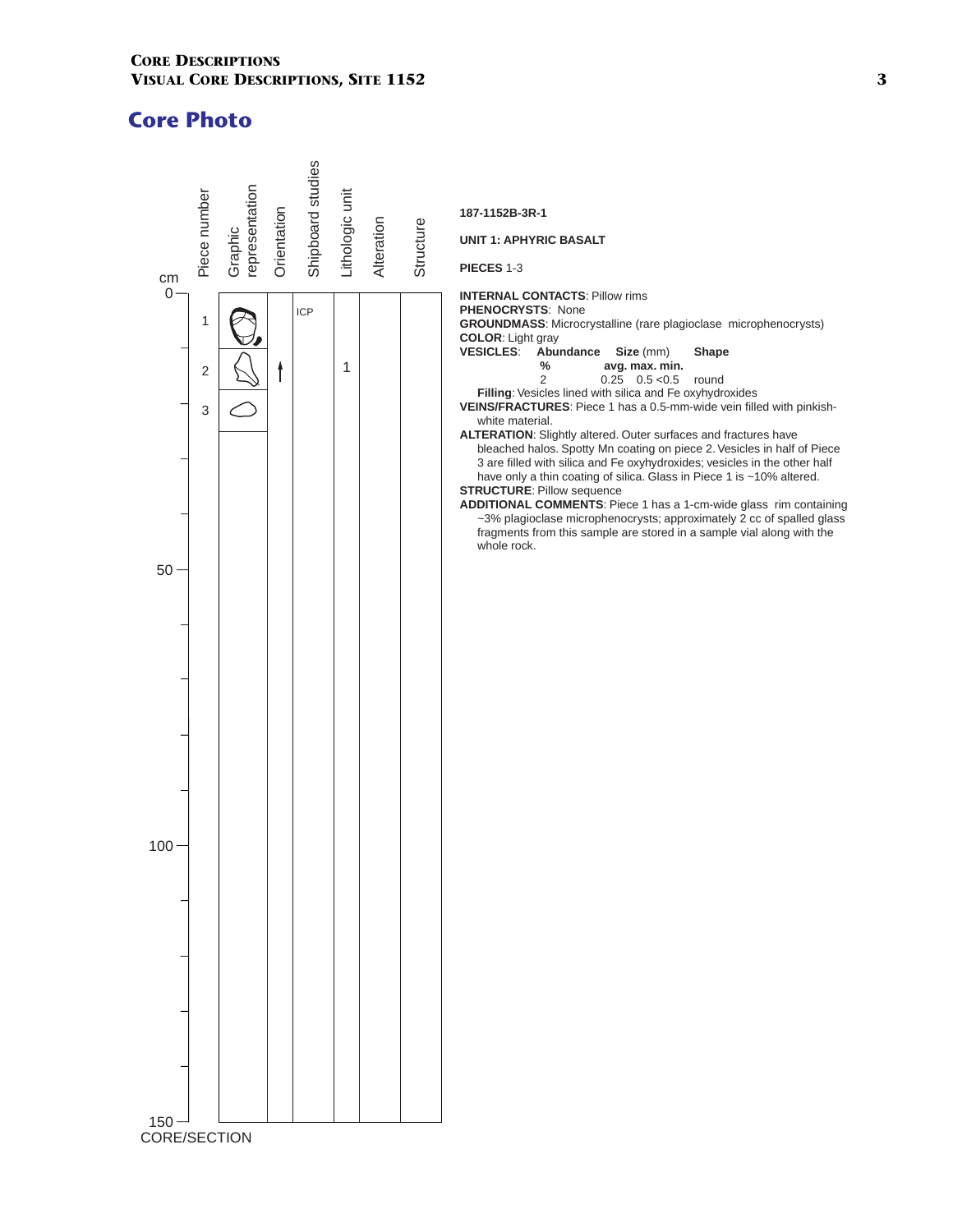

**CORE/SECTION**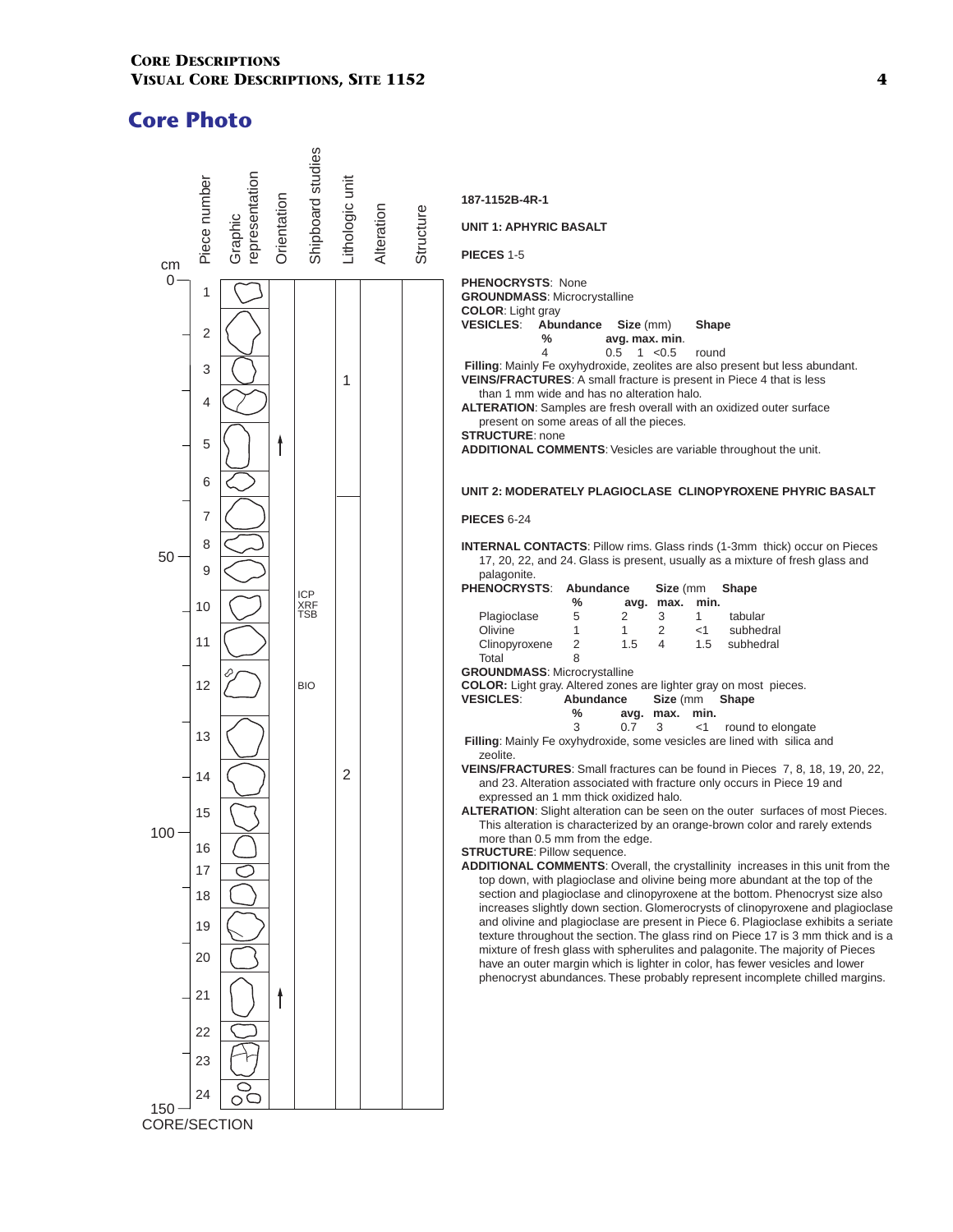

### **187-1152B-4R-2**

#### **UNIT 2: MODERATELY PLAGIOCLASE CLINOPYROXENE PHYRIC BASALT**

#### **PIECES**: 1-6

**INTERNAL CONTACTS**: Pillow rims. Glassy rind (2 mm thick) occurs on Piece 6. Glass is present as a mix of fresh glass with palagonite.<br>**PHENOCRYSTS:** Abundance Size (mm) Sh

| <b>PHENOCRYSTS:</b>                                                        | Abundance |      | Size (mm) |       | <b>Shape</b>                                                                           |
|----------------------------------------------------------------------------|-----------|------|-----------|-------|----------------------------------------------------------------------------------------|
|                                                                            | ℅         | avq. | max.      | min.  |                                                                                        |
| Plagioclase                                                                | 5         | 2    | 3         | 1     | tabular                                                                                |
| Olivine                                                                    | 1         | 1    | 2         | $<$ 1 | subhedral                                                                              |
| Clinopyroxene                                                              | 2         | 1.5  | 4         | 1.5   | subhedral                                                                              |
| Oxides                                                                     |           |      |           |       |                                                                                        |
| <b>Sulfides</b>                                                            |           |      |           |       |                                                                                        |
| Total                                                                      | 8         |      |           |       |                                                                                        |
| <b>GROUNDMASS: Microcrystalline</b>                                        |           |      |           |       |                                                                                        |
| <b>COLOR:</b> Light gray. Chilled margins on some pieces are lighter gray) |           |      |           |       |                                                                                        |
| <b>VESICLES:</b>                                                           | Abundance |      | Size (mm  |       | <b>Shape</b>                                                                           |
|                                                                            | ℅         | avg. | max. min. |       |                                                                                        |
|                                                                            | 3         | 0.7  | 3         | $<$ 1 | round to elongate                                                                      |
|                                                                            |           |      |           |       | Filling: Mainly Fe oxyhydroxide some vesicles are lined with silica and zeolite.       |
| <b>VEINS/FRACTURES:</b> Small fracture can be found in Piece 6.            |           |      |           |       |                                                                                        |
|                                                                            |           |      |           |       | <b>ALTERATION:</b> Slight alteration can be seen on the outer surfaces of most pieces. |
|                                                                            |           |      |           |       | This alteration is characterized by an orange-brown color and rarely extends more      |
| than 0.5 mm into the rocks interior.                                       |           |      |           |       |                                                                                        |

#### **STRUCTURE**: Pillow sequence.

**ADDITIONAL COMMENTS**: Alteration extends 2 cm into Piece 6 and zones of alteration correspond to changes in crystallinity. Interior of the glassy rind (3 mm wide) is a brownish zone 5 mm wide consisting of glass + spherulites + acicular plagioclase microphenocrysts. Inward of that is a light gray, fine grained zone with altered groundmass olivine and/or glass. The innermost zone has the largest grain size, most vesicles and is least altered.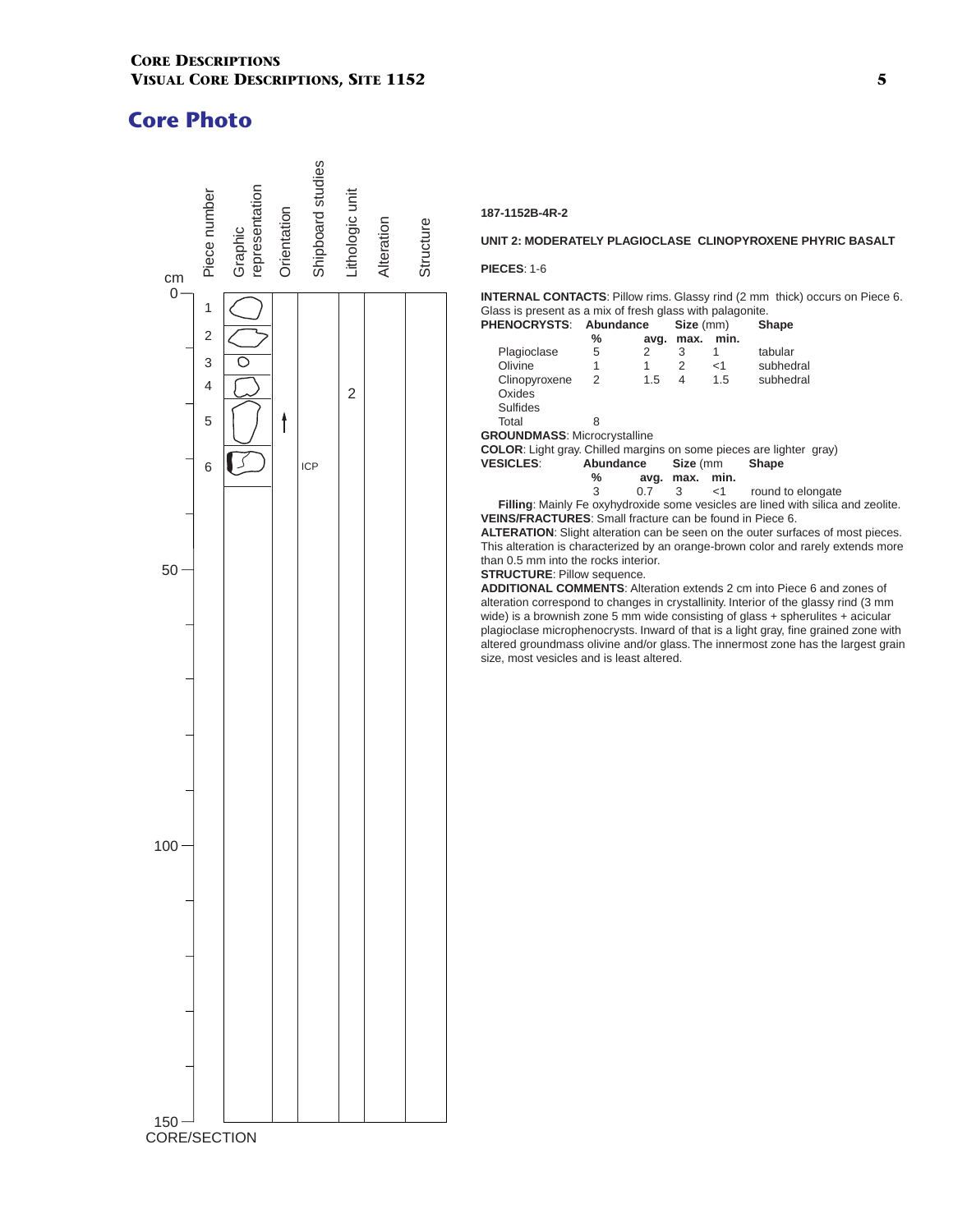

#### **187-1152B-5R-1**

### **UNIT 2: MODERATELY PLAGIOCLASE CLINOPYROXENE PHYRIC BASALT**

**PIECES** 1-25

#### **INTERNAL CONTACTS**: Pillow rims. Glassy rinds are present on Pieces 1,13 and 25 (3-4 mm thick).

| <b>PHENOCRYSTS:</b><br>Abundance<br>Size (mm)<br>Shape                              |  |
|-------------------------------------------------------------------------------------|--|
| min.<br>%<br>max.<br>avg.                                                           |  |
| Plagioclase<br>5<br>tabular<br>2<br>$<$ 1<br>4                                      |  |
| Olivine<br>1<br>2<br>subhedral<br>1.5<br>0.5                                        |  |
| 3<br>5<br>2<br>1.5<br>euhedral to subhedral<br>Clinopyroxene                        |  |
| 9<br>Total                                                                          |  |
| <b>GROUNDMASS: Microcrystalline</b>                                                 |  |
| <b>COLOR:</b> Light gray                                                            |  |
| <b>VESICLES:</b><br>Abundance<br>Size (mm)<br><b>Shape</b>                          |  |
| %<br>min.<br>avg.<br>max.                                                           |  |
| 2<br>1<br>1.5<br>0.5<br>round to elongate                                           |  |
| Filling: Mainly amorphous silica, Fe oxyhydroxide and zeolites are also present     |  |
| <b>VEINS/FRACTURES:</b> Pieces 1, 3, and 25 have fractures parallel to their glassy |  |
| rinds with <0.5 mm oxidation halos. Piece 25 also has a radial fracture set that    |  |
| runs normal to the glassy rind, these fractures do not have oxidation halos.        |  |
| ALTERATION: Slight, overall the section is about 6% altered with thin oxidation     |  |
| rims covering the outer surface of most samples. Pieces 7 and 8 are the most        |  |
| altered with margins that extend 0.5-1 cm into the piece.                           |  |
| <b>STRUCTURE: Pillow sequence.</b>                                                  |  |
| ADDITIONAL COMMENTS: Glomerocrysts of plagioclase and plagioclase +                 |  |
| clinopyroxene are occur commonly throughout the section. Piece 25 recovered a       |  |
| fairly complete section through a chilled pillow rind. The outer 5 mm is glassy     |  |
| with small, acicular plagioclase phenocrysts, followed by a zone of glass + grey    |  |
| spherulites (5 mm), followed by a zone of glass + brown spherulites (5 mm).         |  |
| Crystallinity increases toward the interior and degree of alteration decreases,     |  |
| i.e., in the outer zones olivine is totally replaced by Fe oxyhydroxides.           |  |
| Vesicularity is greatest in the unaltered interior.                                 |  |
|                                                                                     |  |
|                                                                                     |  |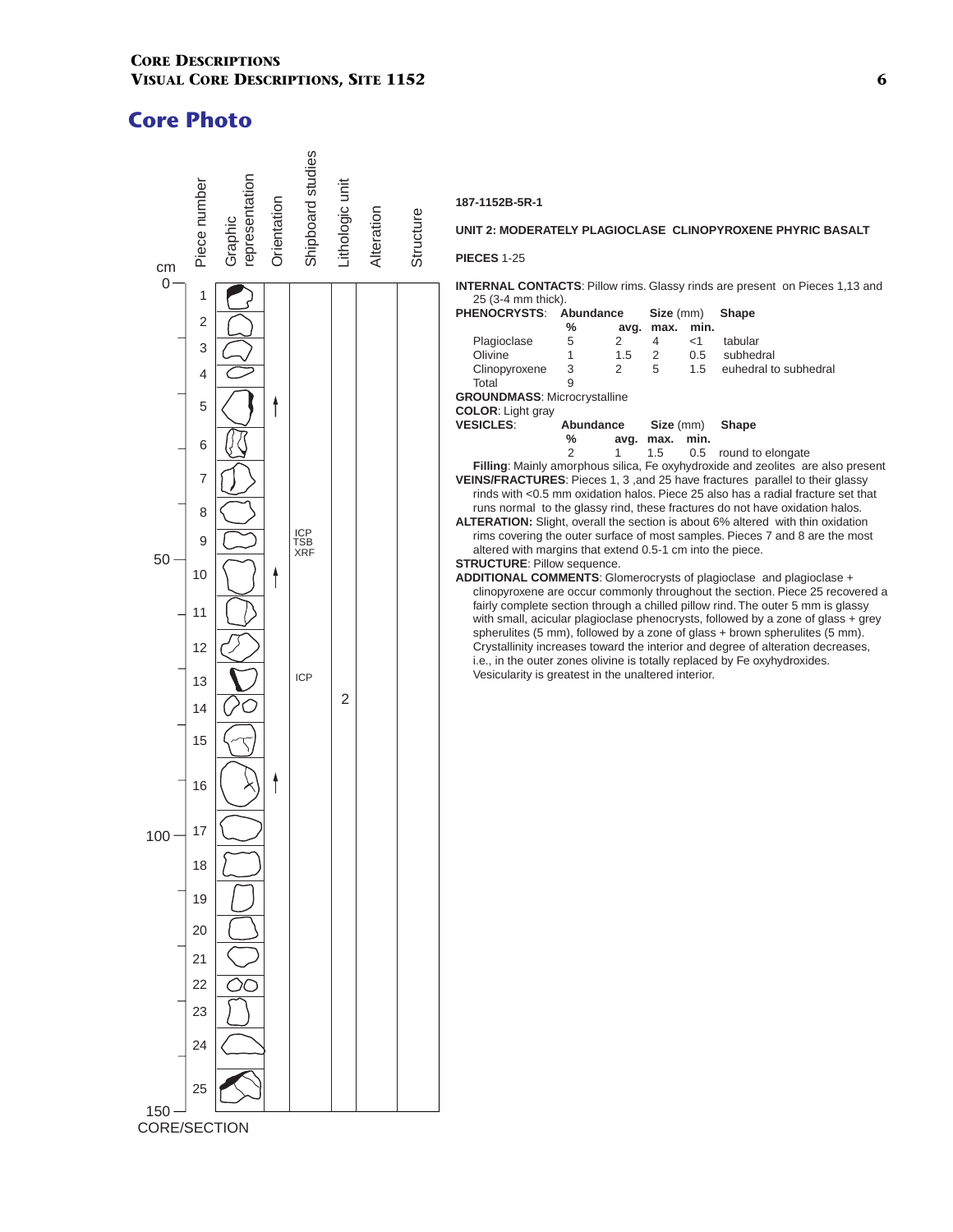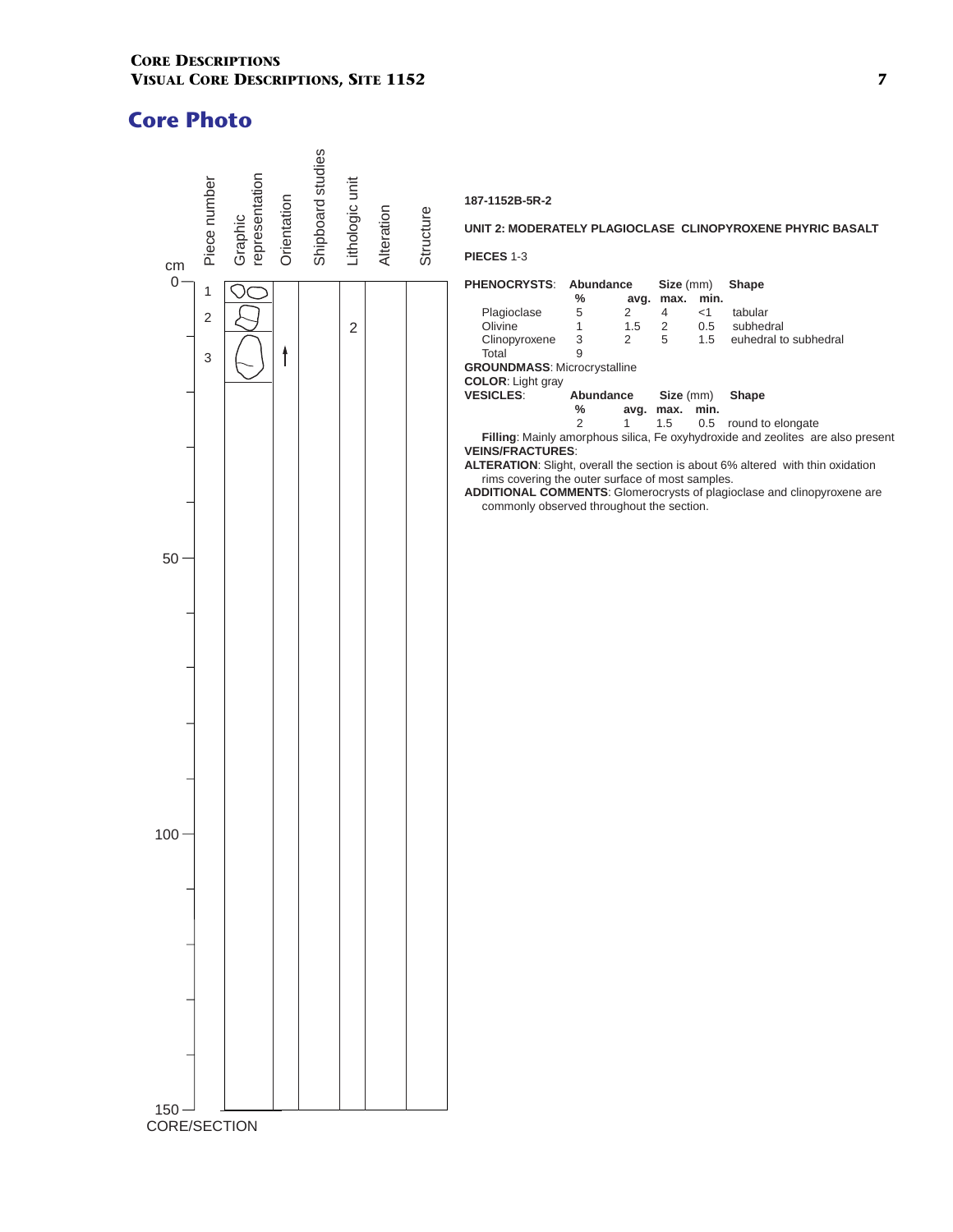

#### **187-1152B-6R-1**

#### **UNIT 2: SPARSELY PLAGIOCLASE CLINOPYROXENE PHYRIC BASALT**

**PIECES** 1-7

**INTERNAL CONTACTS**: Pillow rims. Glassy rinds (1-2 mm) on Pieces 2 and 6. **PHENOCRYSTS**: **Abundance Size** (mm) **Shape** 

|                                     | ℅         |                | avg. max. | min.  |                                                                                                                                                                               |
|-------------------------------------|-----------|----------------|-----------|-------|-------------------------------------------------------------------------------------------------------------------------------------------------------------------------------|
| Plagioclase                         | 2         | 1              | 3         | 1     | tabular                                                                                                                                                                       |
| Olivine                             | $<$ 1     | 1              | 4         | $<$ 1 | equant                                                                                                                                                                        |
| Clinopyroxene                       | 1         | $\overline{2}$ | 6         | 1     | elongate                                                                                                                                                                      |
| Total                               | 4         |                |           |       |                                                                                                                                                                               |
| <b>GROUNDMASS: Microcrystalline</b> |           |                |           |       |                                                                                                                                                                               |
| <b>COLOR:</b> Light to medium gray  |           |                |           |       |                                                                                                                                                                               |
| <b>VESICLES:</b>                    | Abundance |                | Size (mm) |       | Shape                                                                                                                                                                         |
|                                     | %         | avg.           | max.      | min.  |                                                                                                                                                                               |
|                                     | 3         | 0.3            | 1         | < 0.3 | round                                                                                                                                                                         |
|                                     |           |                |           |       | Filling: Unaltered interiors of pieces are unfilled. In altered rims, some vesicles                                                                                           |
|                                     |           |                |           |       | lined with cryptocrystalline silica; most lined with Fe oxyhydroxides.                                                                                                        |
|                                     |           |                |           |       | ALTERATION: Slightly altered overall. Alteration is restricted to exterior zones that                                                                                         |
|                                     |           |                |           |       | may be up to 1 cm wide. Boundary between altered and unaltered zones is                                                                                                       |
|                                     |           |                |           |       | irregular. Altered zones are lighter gray in color than the unaltered interiors.                                                                                              |
|                                     |           |                |           |       | Olivine in the altered zones is usually 100% altered, but may be totally fresh in                                                                                             |
|                                     |           |                |           |       | piece interiors. Alteration zones appear to correlate with degree of crystallinity of                                                                                         |
|                                     |           |                |           |       | the groundmass. Zones with intersertal texture have Fe oxyhydroxides replacing                                                                                                |
|                                     |           |                |           |       | glass matrix, whereas more intergranular textures are largely restricted to filling                                                                                           |
|                                     |           |                |           |       | of minute vesicles with Fe oxyhydroxides. Piece 5 has spotty Mn alteration on                                                                                                 |
| outer surface                       |           |                |           |       |                                                                                                                                                                               |
|                                     |           |                |           |       | <b>STRUCTURE:</b> Core pieces are probably pebbles and cobbles of pillow basalt from                                                                                          |
|                                     |           |                |           |       | a talus deposit, as suggested by their subangular shapes and and the fact that                                                                                                |
|                                     |           |                |           |       | the light brown (up to 1 mm thick) weathered surfaces extend all the way around                                                                                               |
| each piece.                         |           |                |           |       |                                                                                                                                                                               |
|                                     |           |                |           |       | <b>ADDITIONAL COMMENTS:</b> Phenocryst abundance is not uniformly distributed                                                                                                 |
|                                     |           |                |           |       | throughout, even within individual pieces. Piece 2 has a 1cm wide glassy rim                                                                                                  |
|                                     |           |                |           |       | consisting of $\sim$ 2mm of glass largely free of crystals, followed by a wider zone of<br>glass containing spherulites. This grades into the microcrystalline interior which |
|                                     |           |                |           |       | contains phenocrysts of olivine, plagioclase and clinopyroxene. Glomerocrysts                                                                                                 |
|                                     |           |                |           |       | of plagioclase and plagioclase + clinopyroxene are observed sporadically                                                                                                      |
| throughout.                         |           |                |           |       |                                                                                                                                                                               |
|                                     |           |                |           |       |                                                                                                                                                                               |
|                                     |           |                |           |       |                                                                                                                                                                               |
|                                     |           |                |           |       |                                                                                                                                                                               |
|                                     |           |                |           |       |                                                                                                                                                                               |
|                                     |           |                |           |       |                                                                                                                                                                               |
|                                     |           |                |           |       |                                                                                                                                                                               |
|                                     |           |                |           |       |                                                                                                                                                                               |
|                                     |           |                |           |       |                                                                                                                                                                               |
|                                     |           |                |           |       |                                                                                                                                                                               |
|                                     |           |                |           |       |                                                                                                                                                                               |
|                                     |           |                |           |       |                                                                                                                                                                               |
|                                     |           |                |           |       |                                                                                                                                                                               |
|                                     |           |                |           |       |                                                                                                                                                                               |
|                                     |           |                |           |       |                                                                                                                                                                               |
|                                     |           |                |           |       |                                                                                                                                                                               |
|                                     |           |                |           |       |                                                                                                                                                                               |
|                                     |           |                |           |       |                                                                                                                                                                               |
|                                     |           |                |           |       |                                                                                                                                                                               |
|                                     |           |                |           |       |                                                                                                                                                                               |
|                                     |           |                |           |       |                                                                                                                                                                               |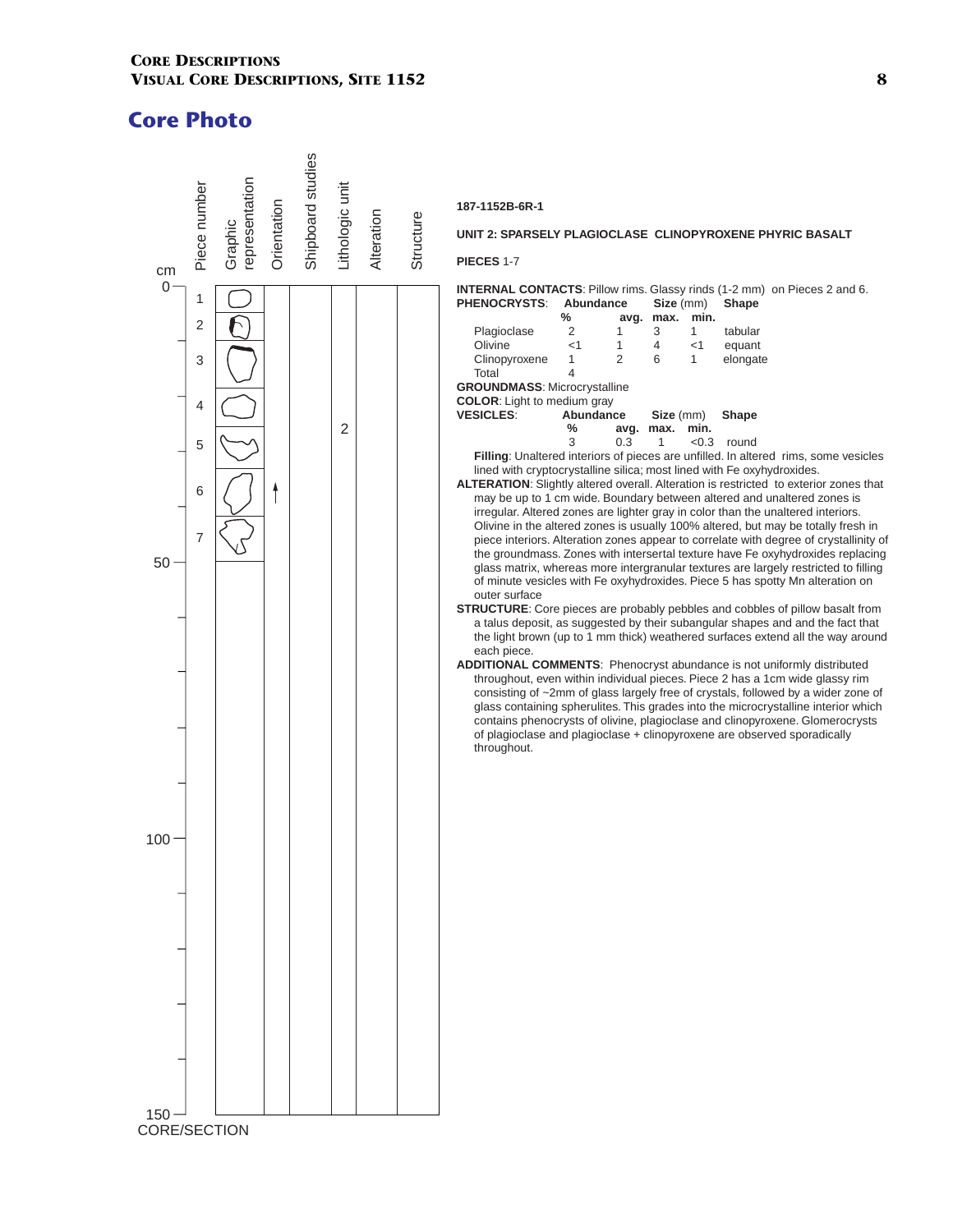| 187-1152A-1R-1, 30-34 cm (TS #1)           |                       |                                       |      |                                                                  |     | Unit: 1 | <b>OBSERVER:</b>                                         | Hauff                                                                                                                                                                                        |  |
|--------------------------------------------|-----------------------|---------------------------------------|------|------------------------------------------------------------------|-----|---------|----------------------------------------------------------|----------------------------------------------------------------------------------------------------------------------------------------------------------------------------------------------|--|
| <b>ROCK NAME:</b><br><b>WHERE SAMPLED:</b> |                       |                                       |      | Aphyric basalt w/ plagioclase and clinopyroxene microphenocrysts |     |         |                                                          |                                                                                                                                                                                              |  |
| <b>GRAIN SIZE:</b>                         |                       | microcrystalline to cryptocrystalline |      |                                                                  |     |         |                                                          |                                                                                                                                                                                              |  |
| <b>TEXTURE:</b>                            | sheaf quench texture  |                                       |      |                                                                  |     |         |                                                          |                                                                                                                                                                                              |  |
| <b>PRIMARY</b>                             | <b>PERCENT</b>        | <b>PERCENT</b>                        |      | SIZE (mm)                                                        |     | APPROX. |                                                          |                                                                                                                                                                                              |  |
| <b>MINERALOGY</b>                          | <b>PRESENT</b>        | <b>ORIGINAL</b>                       | min. | max.                                                             | av. | COMP.   | <b>MORPHOLOGY</b>                                        | <b>COMMENTS</b>                                                                                                                                                                              |  |
| <b>PHENOCRYSTS</b>                         |                       |                                       |      |                                                                  |     |         |                                                          |                                                                                                                                                                                              |  |
| Plagioclase                                | <1                    |                                       | 0.6  | 2.5                                                              |     |         | subhedral                                                | Twinned, zoned.                                                                                                                                                                              |  |
| Olivine                                    | ${<}1$                |                                       | 0.1  | 0.8                                                              |     |         | skeletal to subhedral                                    |                                                                                                                                                                                              |  |
| <b>GROUNDMASS</b>                          |                       |                                       |      |                                                                  |     |         |                                                          |                                                                                                                                                                                              |  |
| Olivine                                    |                       |                                       |      | 0.2                                                              |     |         | skeletal                                                 |                                                                                                                                                                                              |  |
| Plagioclase                                | see comments<br>below |                                       |      | 0.5                                                              |     |         | sheaf quench texture to skeletal                         |                                                                                                                                                                                              |  |
| Clinopyroxene                              | see comments<br>below |                                       |      | 0.4                                                              |     | augite  | plumose quench texture to anhedral                       |                                                                                                                                                                                              |  |
| Opaque Minerals                            | <1                    |                                       |      |                                                                  |     |         | equant to acicular                                       | 1% of opaques are 2 -3 micron size pyrite globules.                                                                                                                                          |  |
| Glass                                      | 10                    |                                       |      |                                                                  |     |         |                                                          |                                                                                                                                                                                              |  |
| <b>SECONDARY</b>                           |                       |                                       |      | SIZE (mm)                                                        |     |         |                                                          |                                                                                                                                                                                              |  |
| <b>MINERALOGY</b>                          | <b>PERCENT</b>        |                                       | min. | max.                                                             | av. |         | <b>REPLACING / FILLING</b>                               | <b>COMMENTS</b>                                                                                                                                                                              |  |
| Clays                                      | 15-Oct                |                                       |      |                                                                  |     |         | replacing clinopyroxene, olivine and<br>filling vesicles |                                                                                                                                                                                              |  |
| Fe oxyhydroxides                           | <1                    |                                       |      |                                                                  |     |         | replacing clinopyroxene and olivine                      |                                                                                                                                                                                              |  |
| <b>VESICLES/</b>                           |                       |                                       |      | SIZE (mm)                                                        |     |         |                                                          |                                                                                                                                                                                              |  |
| <b>CAVITIES</b>                            | <b>PERCENT</b>        | <b>LOCATION</b>                       | min. | max.                                                             | av. |         | <b>FILLING / MORPHOLOGY</b>                              | <b>COMMENTS</b>                                                                                                                                                                              |  |
|                                            | ${<}1$                | distributed                           | 0.1  | 0.3                                                              | 0.2 |         | round                                                    |                                                                                                                                                                                              |  |
| <b>COMMENTS:</b>                           |                       |                                       |      |                                                                  |     |         |                                                          | Proportions of groundmass minerals difficult to estimate because of predominance of quench textures, but plagioclase probably exceeds clinopyroxene based on predominance of sheaf textures. |  |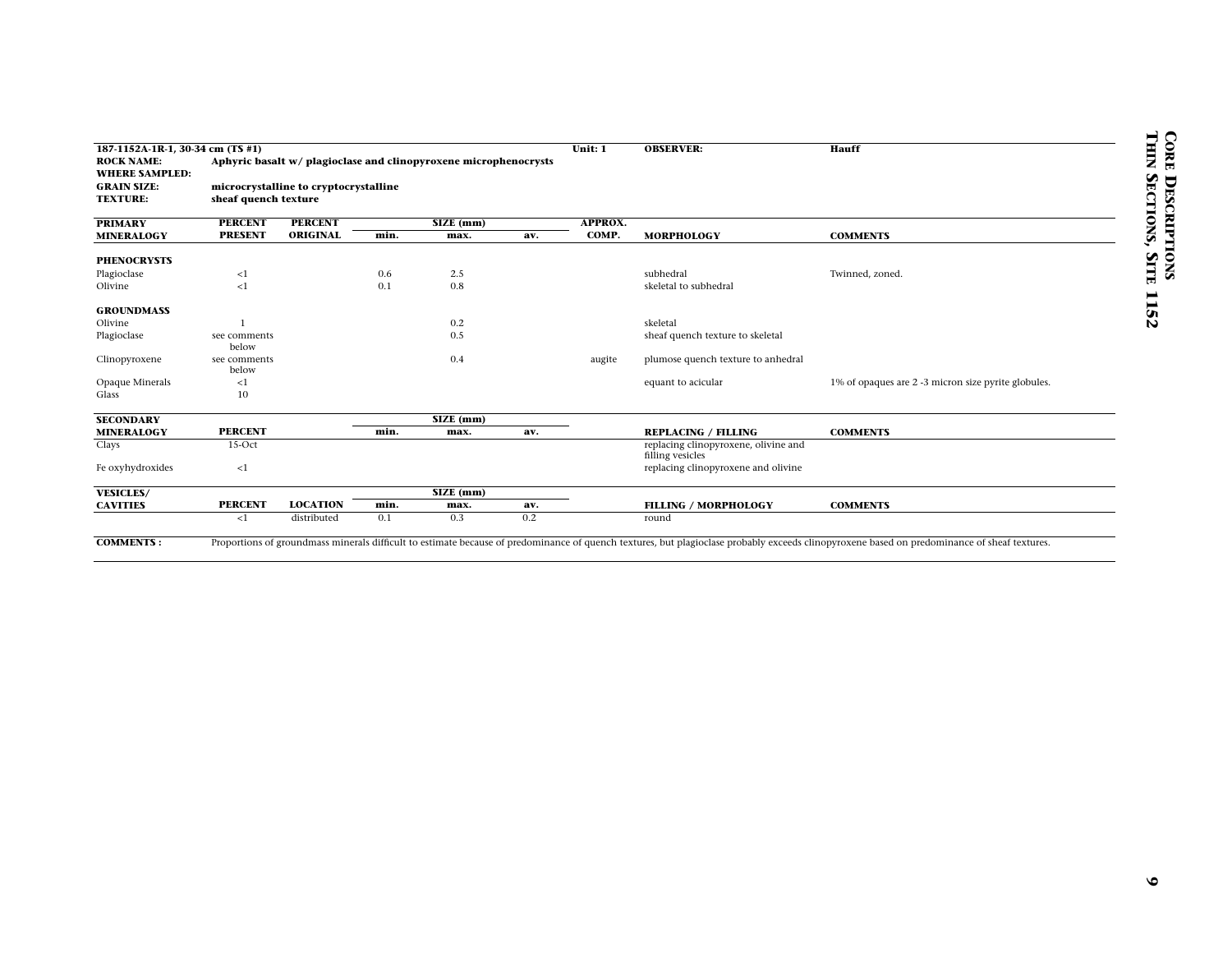| <b>ROCK NAME:</b><br><b>WHERE SAMPLED:</b><br><b>GRAIN SIZE:</b><br><b>TEXTURE:</b> | <b>Aphyric basalt</b><br>near top of unit 1 |                                                      |      |                                                                                                        |     | Unit: 1 | <b>OBSERVER:</b>                                                   | Kempton                                                                                                                                                                                                                                                                                                                                                                                                              |
|-------------------------------------------------------------------------------------|---------------------------------------------|------------------------------------------------------|------|--------------------------------------------------------------------------------------------------------|-----|---------|--------------------------------------------------------------------|----------------------------------------------------------------------------------------------------------------------------------------------------------------------------------------------------------------------------------------------------------------------------------------------------------------------------------------------------------------------------------------------------------------------|
|                                                                                     |                                             |                                                      |      |                                                                                                        |     |         |                                                                    |                                                                                                                                                                                                                                                                                                                                                                                                                      |
|                                                                                     |                                             |                                                      |      |                                                                                                        |     |         |                                                                    |                                                                                                                                                                                                                                                                                                                                                                                                                      |
|                                                                                     |                                             | microcrystalline to cryptocrystalline                |      |                                                                                                        |     |         |                                                                    |                                                                                                                                                                                                                                                                                                                                                                                                                      |
|                                                                                     |                                             | variable--ranging from plumose quench to intersertal |      |                                                                                                        |     |         |                                                                    |                                                                                                                                                                                                                                                                                                                                                                                                                      |
| <b>PRIMARY</b>                                                                      | <b>PERCENT</b>                              | <b>PERCENT</b>                                       |      | SIZE (mm)                                                                                              |     | APPROX. |                                                                    |                                                                                                                                                                                                                                                                                                                                                                                                                      |
| <b>MINERALOGY</b>                                                                   | <b>PRESENT</b>                              | ORIGINAL                                             | min. | max.                                                                                                   | av. | COMP.   | MORPHOLOGY                                                         | <b>COMMENTS</b>                                                                                                                                                                                                                                                                                                                                                                                                      |
|                                                                                     |                                             |                                                      |      |                                                                                                        |     |         |                                                                    |                                                                                                                                                                                                                                                                                                                                                                                                                      |
| <b>PHENOCRYSTS</b>                                                                  |                                             |                                                      |      |                                                                                                        |     |         |                                                                    |                                                                                                                                                                                                                                                                                                                                                                                                                      |
| Plagioclase                                                                         |                                             |                                                      |      |                                                                                                        |     |         |                                                                    |                                                                                                                                                                                                                                                                                                                                                                                                                      |
| Olivine                                                                             |                                             |                                                      |      |                                                                                                        |     |         |                                                                    |                                                                                                                                                                                                                                                                                                                                                                                                                      |
| Clinopyroxene                                                                       |                                             |                                                      |      |                                                                                                        |     |         |                                                                    |                                                                                                                                                                                                                                                                                                                                                                                                                      |
|                                                                                     |                                             |                                                      |      |                                                                                                        |     |         |                                                                    |                                                                                                                                                                                                                                                                                                                                                                                                                      |
| <b>GROUNDMASS</b><br>Olivine                                                        |                                             |                                                      |      |                                                                                                        |     |         |                                                                    |                                                                                                                                                                                                                                                                                                                                                                                                                      |
| Plagioclase                                                                         | see comments                                |                                                      |      | $\mathbf{1}$                                                                                           |     |         | acicular to tabular; subhedral                                     | Displays a range of grain sizes (seriate)                                                                                                                                                                                                                                                                                                                                                                            |
|                                                                                     | below                                       |                                                      |      |                                                                                                        |     |         |                                                                    |                                                                                                                                                                                                                                                                                                                                                                                                                      |
| Clinopyroxene                                                                       | see comments                                |                                                      |      | 0.2                                                                                                    |     | augite  | plumose quench to anhedral                                         |                                                                                                                                                                                                                                                                                                                                                                                                                      |
|                                                                                     | below                                       |                                                      |      | 0.025                                                                                                  |     |         |                                                                    |                                                                                                                                                                                                                                                                                                                                                                                                                      |
| Opaque Minerals<br>Glass                                                            | 3                                           |                                                      |      |                                                                                                        |     |         | equant to acicular                                                 | <<1% of the opaques are 2 micron size pyrite globules                                                                                                                                                                                                                                                                                                                                                                |
| Mesostasis                                                                          | 15                                          |                                                      |      |                                                                                                        |     |         |                                                                    |                                                                                                                                                                                                                                                                                                                                                                                                                      |
|                                                                                     |                                             |                                                      |      |                                                                                                        |     |         |                                                                    |                                                                                                                                                                                                                                                                                                                                                                                                                      |
| <b>SECONDARY</b>                                                                    |                                             |                                                      |      | SIZE (mm)                                                                                              |     |         |                                                                    |                                                                                                                                                                                                                                                                                                                                                                                                                      |
| <b>MINERALOGY</b><br>Clays (smectite)                                               | <b>PERCENT</b><br>10                        |                                                      | min. | max.                                                                                                   | av. |         | <b>REPLACING / FILLING</b><br>replacing olivine?, filling vesicles | <b>COMMENTS</b><br>A 'diamond' shape of some clay patches may indicate                                                                                                                                                                                                                                                                                                                                               |
|                                                                                     |                                             |                                                      |      |                                                                                                        |     |         |                                                                    | pseudomorphing of olivine.                                                                                                                                                                                                                                                                                                                                                                                           |
| Fe oxyhydroxides                                                                    | ${<}1$                                      |                                                      |      |                                                                                                        |     |         | replacing mesostasis, filling vesicles                             | Occurs in the centers of some vesicle fillings along with smectite                                                                                                                                                                                                                                                                                                                                                   |
|                                                                                     |                                             |                                                      |      |                                                                                                        |     |         |                                                                    | and replacing some mesostasis.                                                                                                                                                                                                                                                                                                                                                                                       |
| <b>VESICLES/</b>                                                                    |                                             |                                                      |      | $\overline{\text{SIZE (mm)}}$                                                                          |     |         |                                                                    |                                                                                                                                                                                                                                                                                                                                                                                                                      |
| <b>CAVITIES</b>                                                                     | <b>PERCENT</b>                              | <b>LOCATION</b>                                      | min. | max.                                                                                                   | av. |         | <b>FILLING / MORPHOLOGY</b>                                        | <b>COMMENTS</b>                                                                                                                                                                                                                                                                                                                                                                                                      |
|                                                                                     | ${<}1$                                      |                                                      |      | 0.2                                                                                                    |     |         | round, filled with smectite                                        |                                                                                                                                                                                                                                                                                                                                                                                                                      |
| <b>COMMENTS:</b>                                                                    |                                             |                                                      |      | sufficiently well crystallized to show subophitic relationships between clinopyroxene and plagioclase. |     |         |                                                                    | Slide badly plucked during preparation, making assessment of vesicle size and abundance difficult. Proportions of groundmass minerals difficult to estimate because of predominance of quench textures, but<br>clinopyroxene probably exceeds plagioclase based on predominance of plumose textures. Grain size varies randomly throughout the thin section from cryptocrystalline quench textures to areas that are |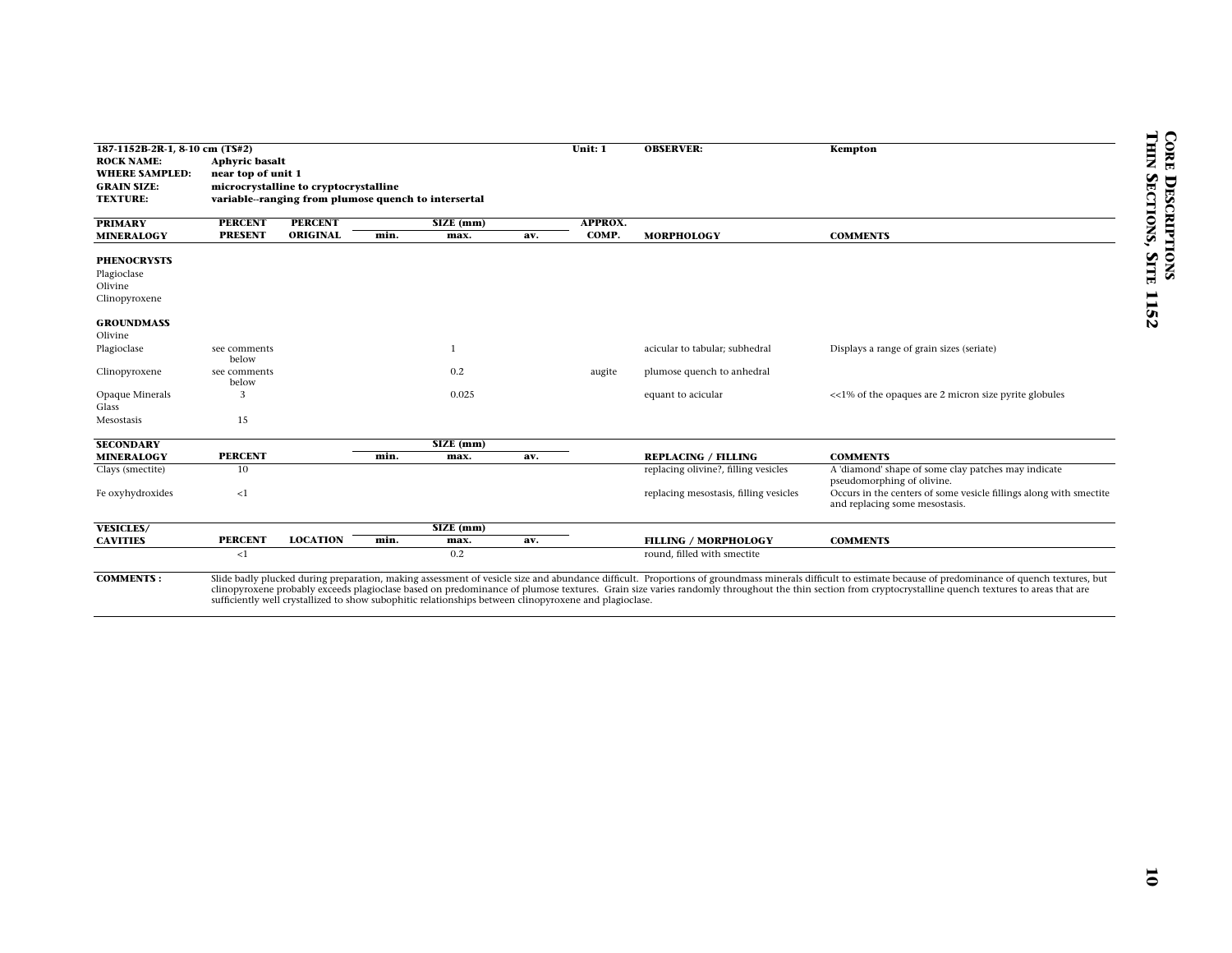| 187-1152B-4R-1, 57-61 cm (TS #3)<br><b>ROCK NAME:</b><br><b>WHERE SAMPLED:</b><br><b>GRAIN SIZE:</b> |                                | Sparsely plagioclase (+olivine) phyric basalt<br>middle of unit 2<br>microcrystalline to cryptocrystalline<br>immature plumose quench texture w. plagioclase ± olivine glomerocrysts |             |                |              |                | Unit: 2                                                                                                                                                                          |                                                                                                                                                                                                                                                                                                                                                                                                                      |  |  |  | <b>OBSERVER:</b> | Kempton |  |  |
|------------------------------------------------------------------------------------------------------|--------------------------------|--------------------------------------------------------------------------------------------------------------------------------------------------------------------------------------|-------------|----------------|--------------|----------------|----------------------------------------------------------------------------------------------------------------------------------------------------------------------------------|----------------------------------------------------------------------------------------------------------------------------------------------------------------------------------------------------------------------------------------------------------------------------------------------------------------------------------------------------------------------------------------------------------------------|--|--|--|------------------|---------|--|--|
| <b>TEXTURE:</b>                                                                                      |                                |                                                                                                                                                                                      |             |                |              |                |                                                                                                                                                                                  |                                                                                                                                                                                                                                                                                                                                                                                                                      |  |  |  |                  |         |  |  |
| <b>PRIMARY</b>                                                                                       | <b>PERCENT</b>                 | <b>PERCENT</b>                                                                                                                                                                       |             | SIZE (mm)      |              | <b>APPROX.</b> |                                                                                                                                                                                  |                                                                                                                                                                                                                                                                                                                                                                                                                      |  |  |  |                  |         |  |  |
| <b>MINERALOGY</b>                                                                                    | <b>PRESENT</b>                 | ORIGINAL                                                                                                                                                                             | min.        | max.           | av.          | COMP.          | <b>MORPHOLOGY</b>                                                                                                                                                                | <b>COMMENTS</b>                                                                                                                                                                                                                                                                                                                                                                                                      |  |  |  |                  |         |  |  |
| <b>PHENOCRYSTS</b>                                                                                   |                                |                                                                                                                                                                                      |             |                |              |                |                                                                                                                                                                                  |                                                                                                                                                                                                                                                                                                                                                                                                                      |  |  |  |                  |         |  |  |
| Plagioclase                                                                                          | 3                              | 3                                                                                                                                                                                    | 0.4         | $\overline{c}$ | $\mathbf{1}$ |                | subhedral                                                                                                                                                                        | Lath shaped in glomerocrysts, acicular where smaller; zoned;                                                                                                                                                                                                                                                                                                                                                         |  |  |  |                  |         |  |  |
|                                                                                                      |                                |                                                                                                                                                                                      |             |                |              |                |                                                                                                                                                                                  | seriate.                                                                                                                                                                                                                                                                                                                                                                                                             |  |  |  |                  |         |  |  |
| Olivine                                                                                              | <1                             | <1                                                                                                                                                                                   | 0.2         | 1.6            | $\mathbf{1}$ |                | subhedral                                                                                                                                                                        | Partially replaced along edges and fractures w/ Fe oxyhydroxides;                                                                                                                                                                                                                                                                                                                                                    |  |  |  |                  |         |  |  |
| Clinopyroxene                                                                                        |                                |                                                                                                                                                                                      |             |                |              |                |                                                                                                                                                                                  | partially encloses some plagioclase laths.                                                                                                                                                                                                                                                                                                                                                                           |  |  |  |                  |         |  |  |
|                                                                                                      |                                |                                                                                                                                                                                      |             |                |              |                |                                                                                                                                                                                  |                                                                                                                                                                                                                                                                                                                                                                                                                      |  |  |  |                  |         |  |  |
| <b>GROUNDMASS</b>                                                                                    |                                |                                                                                                                                                                                      |             |                |              |                |                                                                                                                                                                                  |                                                                                                                                                                                                                                                                                                                                                                                                                      |  |  |  |                  |         |  |  |
| Olivine                                                                                              | 1?                             |                                                                                                                                                                                      |             | 0.2            |              |                | euhedral to subhedral                                                                                                                                                            | Presence of olivine assumed from the presence of euhedral                                                                                                                                                                                                                                                                                                                                                            |  |  |  |                  |         |  |  |
| Plagioclase                                                                                          | see comments                   |                                                                                                                                                                                      |             | 0.4            |              |                | acicular to skeletal                                                                                                                                                             | smectite pseudomorphs.                                                                                                                                                                                                                                                                                                                                                                                               |  |  |  |                  |         |  |  |
|                                                                                                      | below                          |                                                                                                                                                                                      |             |                |              |                |                                                                                                                                                                                  |                                                                                                                                                                                                                                                                                                                                                                                                                      |  |  |  |                  |         |  |  |
| Clinopyroxene                                                                                        | see comments                   |                                                                                                                                                                                      |             | 0.4            |              |                | plumose                                                                                                                                                                          |                                                                                                                                                                                                                                                                                                                                                                                                                      |  |  |  |                  |         |  |  |
|                                                                                                      | below<br>2                     |                                                                                                                                                                                      |             | 0.01           |              |                |                                                                                                                                                                                  |                                                                                                                                                                                                                                                                                                                                                                                                                      |  |  |  |                  |         |  |  |
| Opaque Minerals<br>Glass                                                                             |                                |                                                                                                                                                                                      |             |                |              |                | equant                                                                                                                                                                           | <1% of opaque minerals are 2 micron size pyrite globules.                                                                                                                                                                                                                                                                                                                                                            |  |  |  |                  |         |  |  |
| Mesostasis                                                                                           | $\overline{c}$                 |                                                                                                                                                                                      |             |                |              |                |                                                                                                                                                                                  |                                                                                                                                                                                                                                                                                                                                                                                                                      |  |  |  |                  |         |  |  |
|                                                                                                      |                                |                                                                                                                                                                                      |             |                |              |                |                                                                                                                                                                                  |                                                                                                                                                                                                                                                                                                                                                                                                                      |  |  |  |                  |         |  |  |
| <b>SECONDARY</b>                                                                                     |                                |                                                                                                                                                                                      |             | $SIZE$ (mm)    |              |                |                                                                                                                                                                                  |                                                                                                                                                                                                                                                                                                                                                                                                                      |  |  |  |                  |         |  |  |
| <b>MINERALOGY</b><br>Clays                                                                           | <b>PERCENT</b><br>$\mathbf{1}$ |                                                                                                                                                                                      | min.        | max.           | av.          |                | <b>REPLACING / FILLING</b><br>replacing olivine; filling vesicles                                                                                                                | <b>COMMENTS</b><br>Alteration concentrated at one end of the slide.                                                                                                                                                                                                                                                                                                                                                  |  |  |  |                  |         |  |  |
| Fe oxyhydroxides                                                                                     | $\mathbf{1}$                   |                                                                                                                                                                                      |             |                |              |                | replacing clinopyroxene and olivine                                                                                                                                              |                                                                                                                                                                                                                                                                                                                                                                                                                      |  |  |  |                  |         |  |  |
|                                                                                                      |                                |                                                                                                                                                                                      |             |                |              |                |                                                                                                                                                                                  |                                                                                                                                                                                                                                                                                                                                                                                                                      |  |  |  |                  |         |  |  |
| <b>VESICLES/</b>                                                                                     |                                |                                                                                                                                                                                      |             | $SIZE$ (mm)    |              |                |                                                                                                                                                                                  |                                                                                                                                                                                                                                                                                                                                                                                                                      |  |  |  |                  |         |  |  |
| <b>CAVITIES</b><br>Vesicles                                                                          | <b>PERCENT</b><br>$\mathbf{1}$ | <b>LOCATION</b><br>distributed                                                                                                                                                       | min.<br>0.1 | max.<br>0.4    | av.<br>0.3   |                | <b>FILLING / MORPHOLOGY</b><br>round, filled with smectite                                                                                                                       | <b>COMMENTS</b><br>Vesicles are filled only in altered area at one end of slide;                                                                                                                                                                                                                                                                                                                                     |  |  |  |                  |         |  |  |
|                                                                                                      |                                |                                                                                                                                                                                      |             |                |              |                |                                                                                                                                                                                  | remaining vesicles free of filling.                                                                                                                                                                                                                                                                                                                                                                                  |  |  |  |                  |         |  |  |
| <b>COMMENTS:</b>                                                                                     |                                |                                                                                                                                                                                      |             |                |              |                | oxyhydroxides + replacement of groundmass and filling of vesicles with smectite continues into the rock over a distance of ~ 1cm. Degree of alteration ends abruptly after that. | Slide partially plucked during preparation. Proportions of groundmass minerals difficult to estimate because of predominance of quench textures, but clinopyroxene probably exceeds plagioclase based on<br>predominance of plumose textures. Alteration is concentrated at one end of the thin section where groundmass is strongly altered to orange-brown Fe oxyhydroxides (width of zone ~2mm). Alteration to Fe |  |  |  |                  |         |  |  |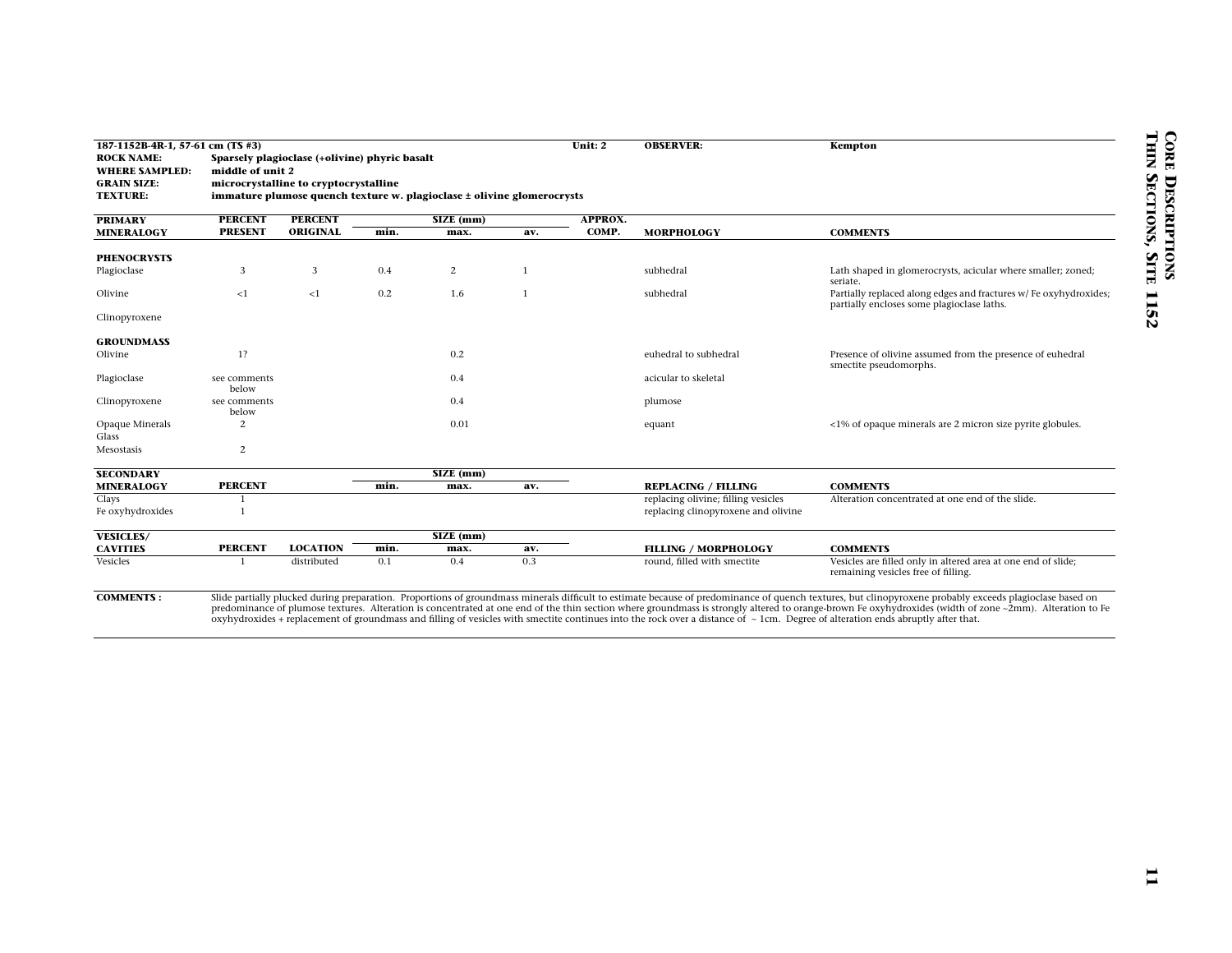| <b>ROCK NAME:</b><br><b>WHERE SAMPLED:</b><br><b>GRAIN SIZE:</b> | 187-1152B-5R-1, 44-47 cm (TS #4) |                                                                                             |      |                                                                              |              | Unit: 2        | <b>OBSERVER:</b>                                                   | Kempton                                                                                                                                                                                                                                                                                                                                                                                                                       |
|------------------------------------------------------------------|----------------------------------|---------------------------------------------------------------------------------------------|------|------------------------------------------------------------------------------|--------------|----------------|--------------------------------------------------------------------|-------------------------------------------------------------------------------------------------------------------------------------------------------------------------------------------------------------------------------------------------------------------------------------------------------------------------------------------------------------------------------------------------------------------------------|
|                                                                  | middle of unit 2                 | Sparsely plagioclase + clinopyroxene phyric basalt<br>microcrystalline to cryptocrystalline |      |                                                                              |              |                |                                                                    |                                                                                                                                                                                                                                                                                                                                                                                                                               |
| <b>TEXTURE:</b>                                                  |                                  |                                                                                             |      | immature plumose quench texture w/ plagioclase ± clinopyroxene glomerocrysts |              |                |                                                                    |                                                                                                                                                                                                                                                                                                                                                                                                                               |
| <b>PRIMARY</b>                                                   | <b>PERCENT</b>                   | <b>PERCENT</b>                                                                              |      | SIZE (mm)                                                                    |              | <b>APPROX.</b> |                                                                    |                                                                                                                                                                                                                                                                                                                                                                                                                               |
| <b>MINERALOGY</b>                                                | <b>PRESENT</b>                   | ORIGINAL                                                                                    | min. | max.                                                                         | av.          | COMP.          | <b>MORPHOLOGY</b>                                                  | <b>COMMENTS</b>                                                                                                                                                                                                                                                                                                                                                                                                               |
|                                                                  |                                  |                                                                                             |      |                                                                              |              |                |                                                                    |                                                                                                                                                                                                                                                                                                                                                                                                                               |
| <b>PHENOCRYSTS</b><br>Plagioclase                                | 2                                | 2                                                                                           | 0.2  | $\overline{c}$                                                               | $\mathbf{1}$ |                | subhedral                                                          | Zoned. Seriate. One crystal encloses small melt inclusions (~20                                                                                                                                                                                                                                                                                                                                                               |
|                                                                  |                                  |                                                                                             |      |                                                                              |              |                |                                                                    | micrometers across).                                                                                                                                                                                                                                                                                                                                                                                                          |
| Olivine                                                          | <1?                              | ${<}1$                                                                                      |      |                                                                              |              |                | euhedral                                                           | Olivine may have been present, but a euhedral hole was plucked<br>of its contents.                                                                                                                                                                                                                                                                                                                                            |
| Clinopyroxene                                                    | ${<}1$                           | ${<}1$                                                                                      | 0.5  | $\overline{c}$                                                               | $\mathbf{1}$ | augite         | anhedral to subhedral                                              | Quench overgrowths on some crystals.                                                                                                                                                                                                                                                                                                                                                                                          |
| <b>GROUNDMASS</b>                                                |                                  |                                                                                             |      |                                                                              |              |                |                                                                    |                                                                                                                                                                                                                                                                                                                                                                                                                               |
| Olivine                                                          | $\overline{?}$                   |                                                                                             |      |                                                                              |              |                |                                                                    |                                                                                                                                                                                                                                                                                                                                                                                                                               |
| Plagioclase                                                      | see comments                     |                                                                                             |      | 0.1                                                                          |              |                | acicular to skeletal                                               |                                                                                                                                                                                                                                                                                                                                                                                                                               |
|                                                                  | below                            |                                                                                             |      |                                                                              |              |                |                                                                    |                                                                                                                                                                                                                                                                                                                                                                                                                               |
| Clinopyroxene                                                    | see comments<br>below            |                                                                                             |      | 0.1                                                                          |              | augite         | plumose                                                            |                                                                                                                                                                                                                                                                                                                                                                                                                               |
| Opaque Minerals                                                  | 2                                |                                                                                             |      | 0.01                                                                         |              |                | equant                                                             | ~1% of opaque minerals are 2 micron size pyrite globules.                                                                                                                                                                                                                                                                                                                                                                     |
| Glass                                                            |                                  |                                                                                             |      |                                                                              |              |                |                                                                    |                                                                                                                                                                                                                                                                                                                                                                                                                               |
|                                                                  |                                  |                                                                                             |      |                                                                              |              |                |                                                                    |                                                                                                                                                                                                                                                                                                                                                                                                                               |
| <b>SECONDARY</b>                                                 |                                  |                                                                                             |      | $SIZE$ (mm)                                                                  |              |                |                                                                    |                                                                                                                                                                                                                                                                                                                                                                                                                               |
| <b>MINERALOGY</b><br>Clays - smectite                            | <b>PERCENT</b><br>$\overline{1}$ |                                                                                             | min. | max.                                                                         | av.          |                | <b>REPLACING / FILLING</b><br>replacing glass and olivine; filling | <b>COMMENTS</b>                                                                                                                                                                                                                                                                                                                                                                                                               |
|                                                                  |                                  |                                                                                             |      |                                                                              |              |                | vesicles                                                           |                                                                                                                                                                                                                                                                                                                                                                                                                               |
| Fe oxyhydroxides                                                 | <<1                              |                                                                                             |      |                                                                              |              |                | groundmass                                                         | Occurs only on outermost rim of sample.                                                                                                                                                                                                                                                                                                                                                                                       |
|                                                                  |                                  |                                                                                             |      | $SIZE$ (mm)                                                                  |              |                |                                                                    |                                                                                                                                                                                                                                                                                                                                                                                                                               |
| <b>VESICLES/</b><br><b>CAVITIES</b>                              | <b>PERCENT</b>                   | <b>LOCATION</b>                                                                             | min. | max.                                                                         | av.          |                | <b>FILLING / MORPHOLOGY</b>                                        | <b>COMMENTS</b>                                                                                                                                                                                                                                                                                                                                                                                                               |
|                                                                  | 2                                | distributed                                                                                 | 0.1  | $\mathcal{P}$                                                                |              |                | smectite                                                           |                                                                                                                                                                                                                                                                                                                                                                                                                               |
|                                                                  |                                  |                                                                                             |      |                                                                              |              |                |                                                                    |                                                                                                                                                                                                                                                                                                                                                                                                                               |
| <b>COMMENTS:</b>                                                 | plumose textures.                |                                                                                             |      |                                                                              |              |                |                                                                    | Alteration restricted to one side of thin section. Smectite forms up to 3% of rock where altered, but <1% overall. Transition to unaltered basalt abrupt. Slide badly plucked during polishing; maximum size of<br>vesicles can't be determined. Proportions of groundmass minerals difficult to estimate because of predominance of quench textures, but clinopyroxene probably exceeds plagioclase based on predominance of |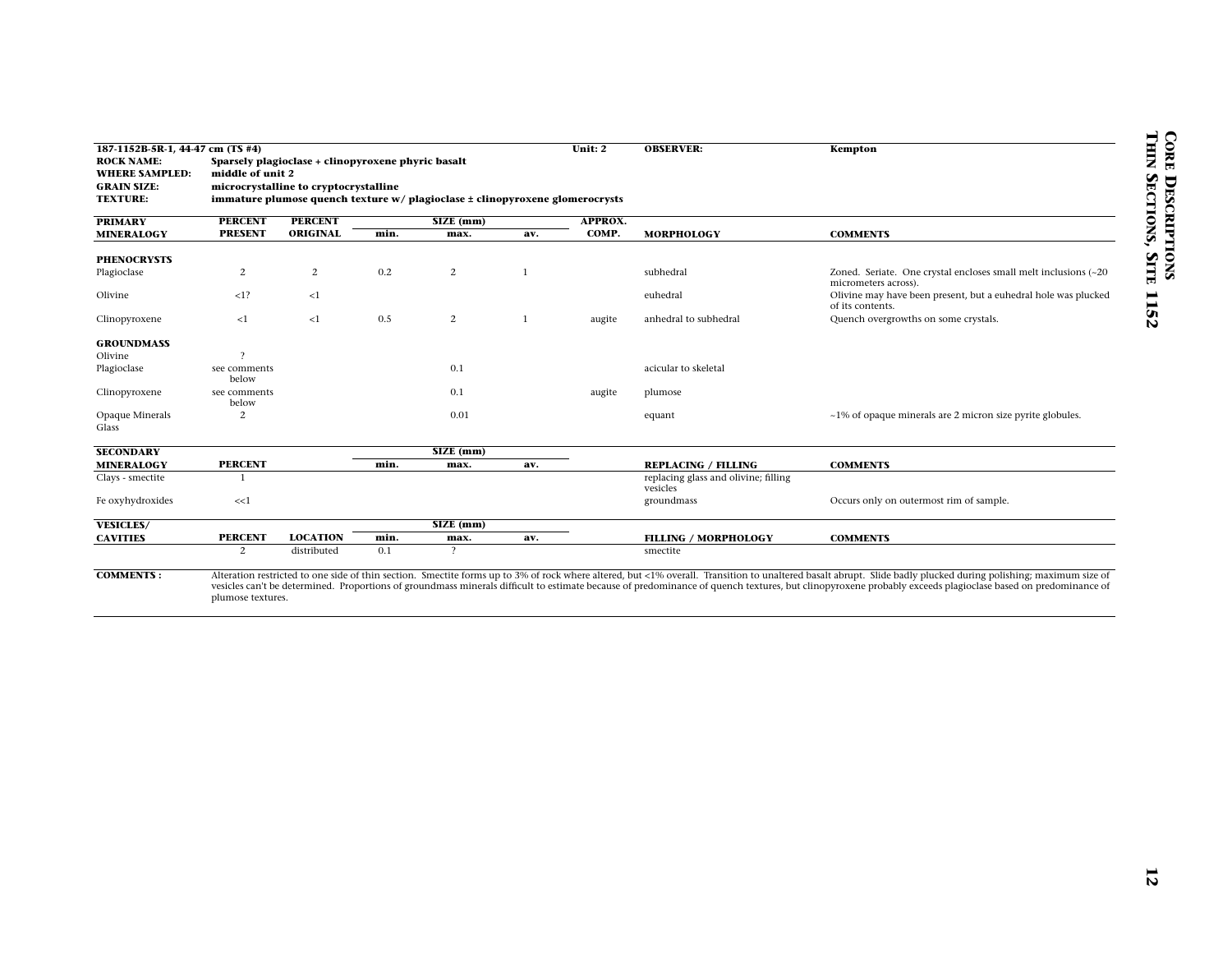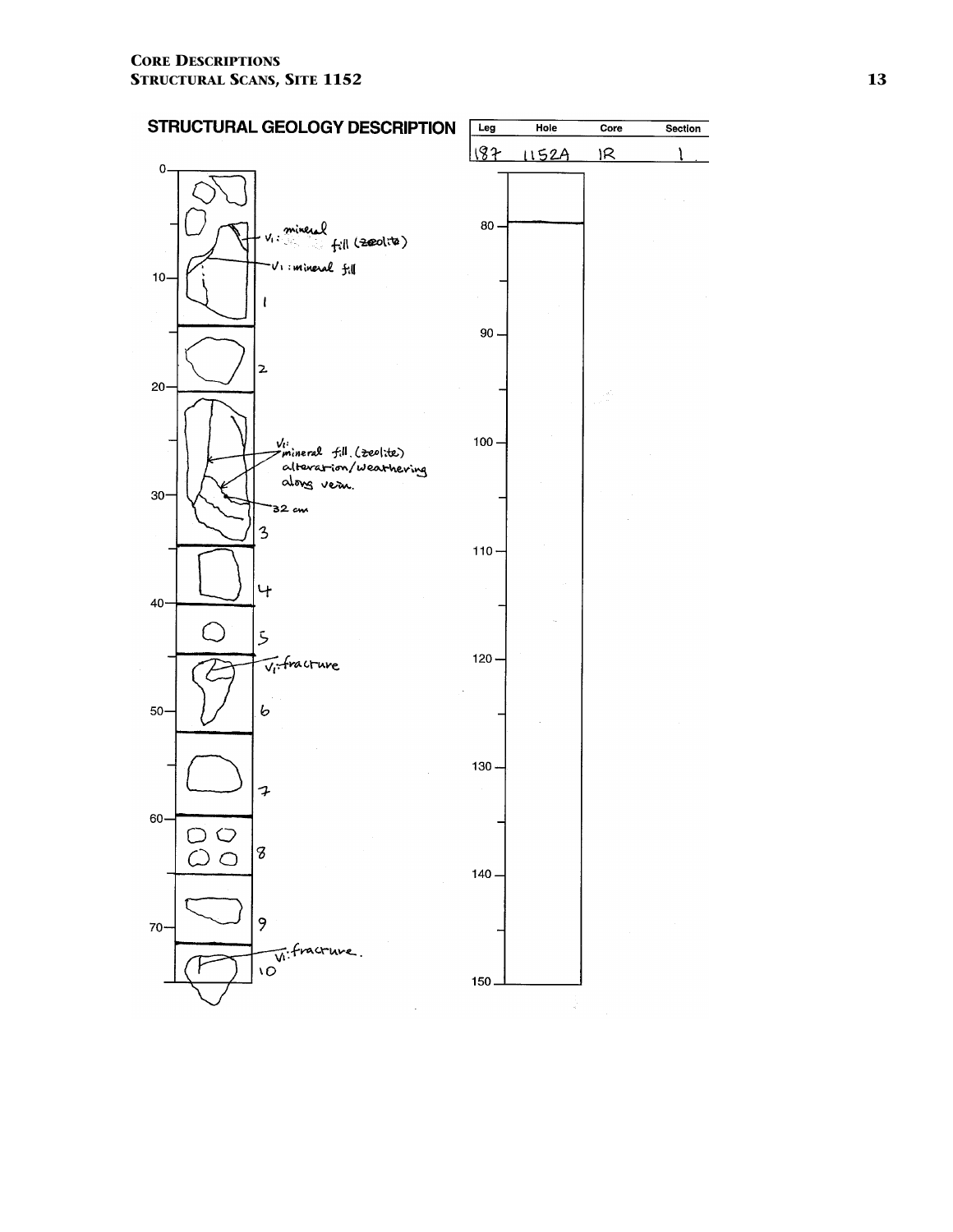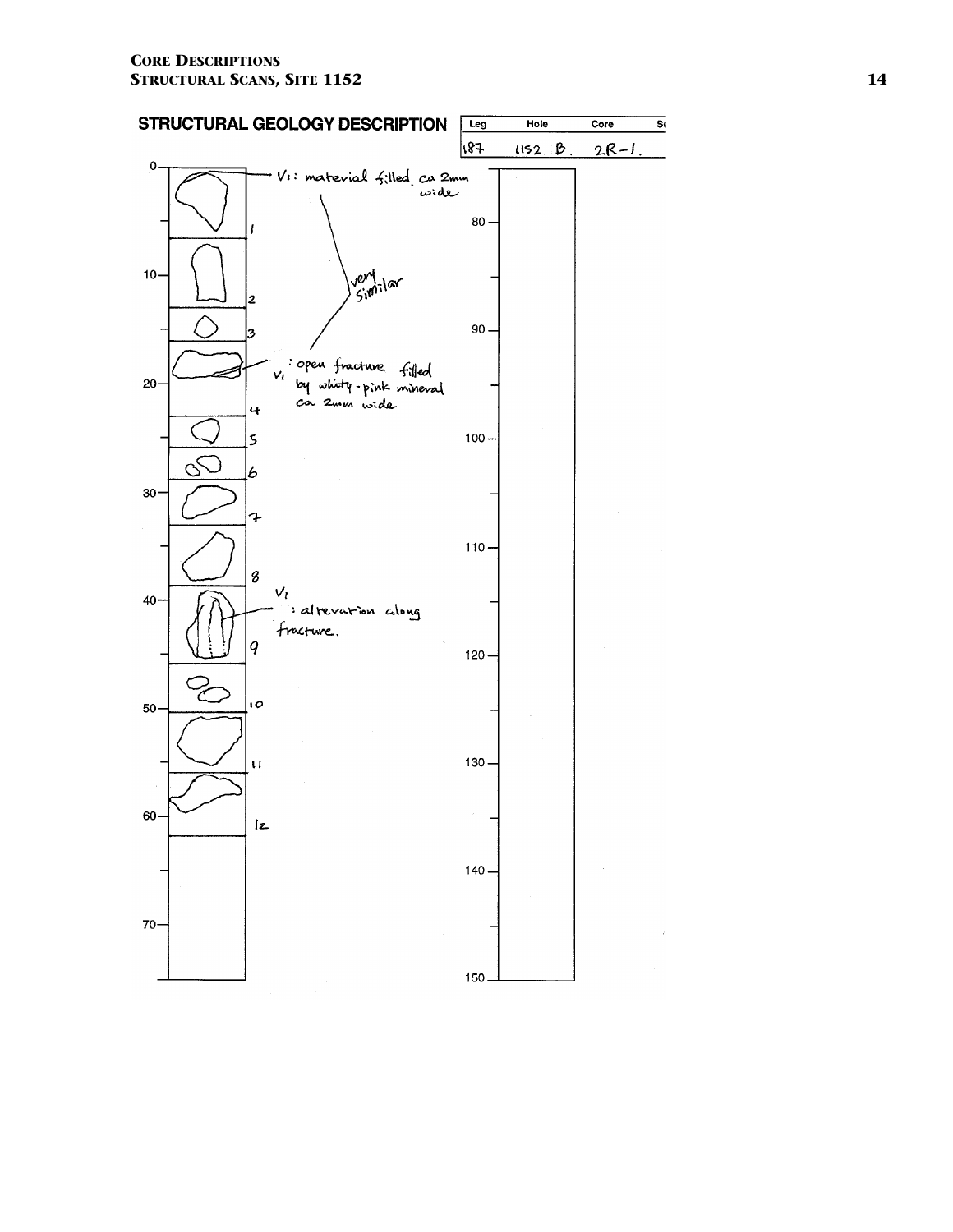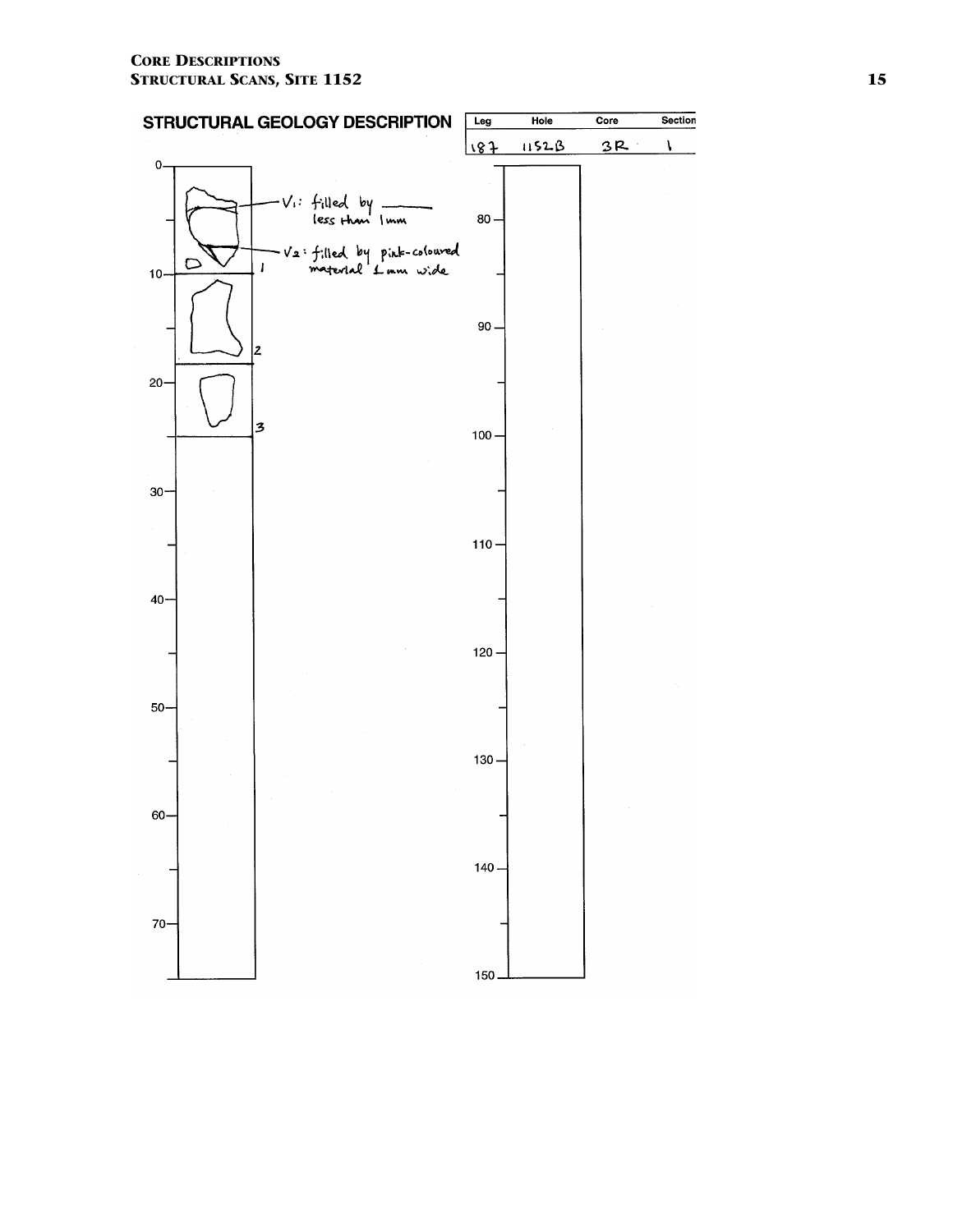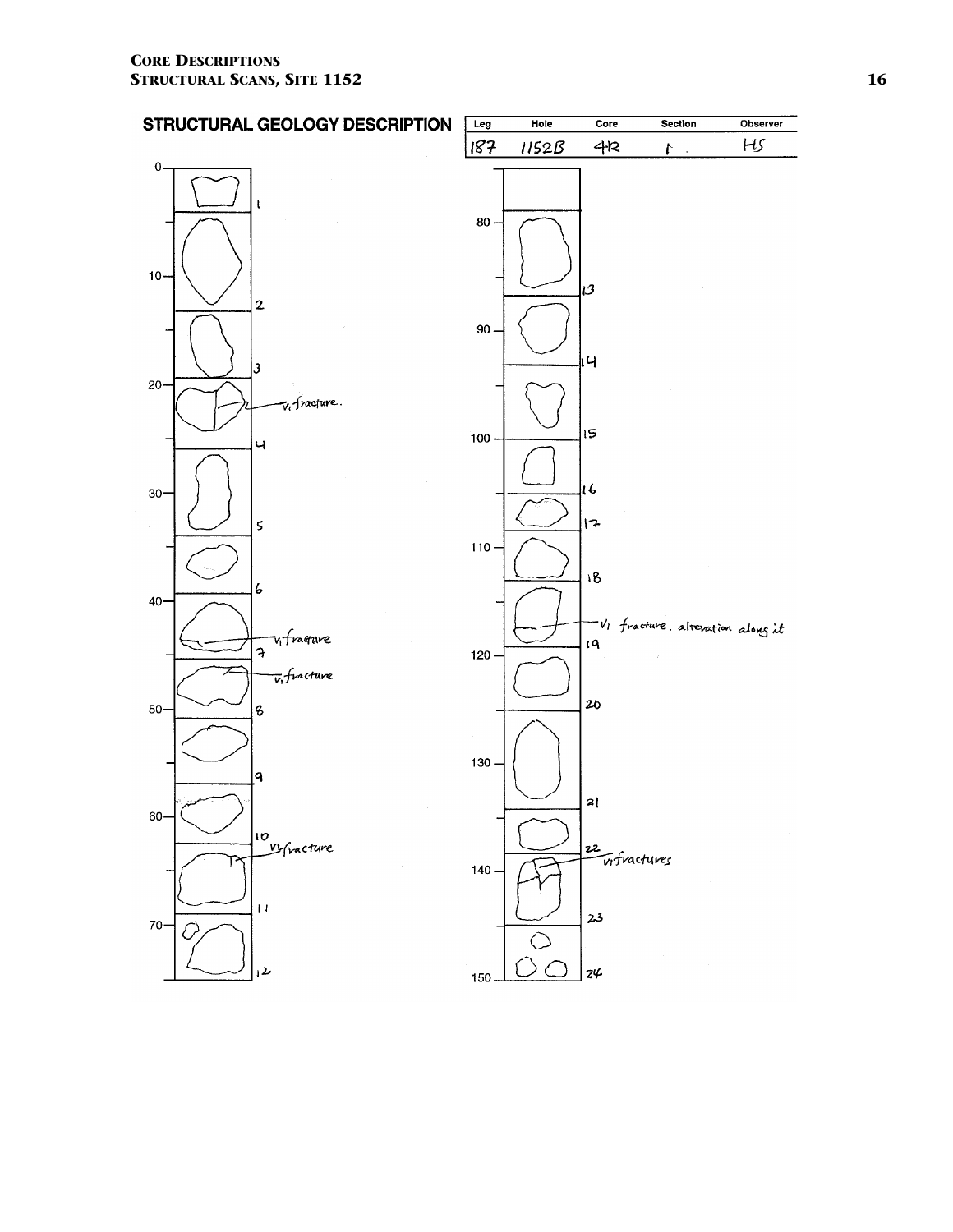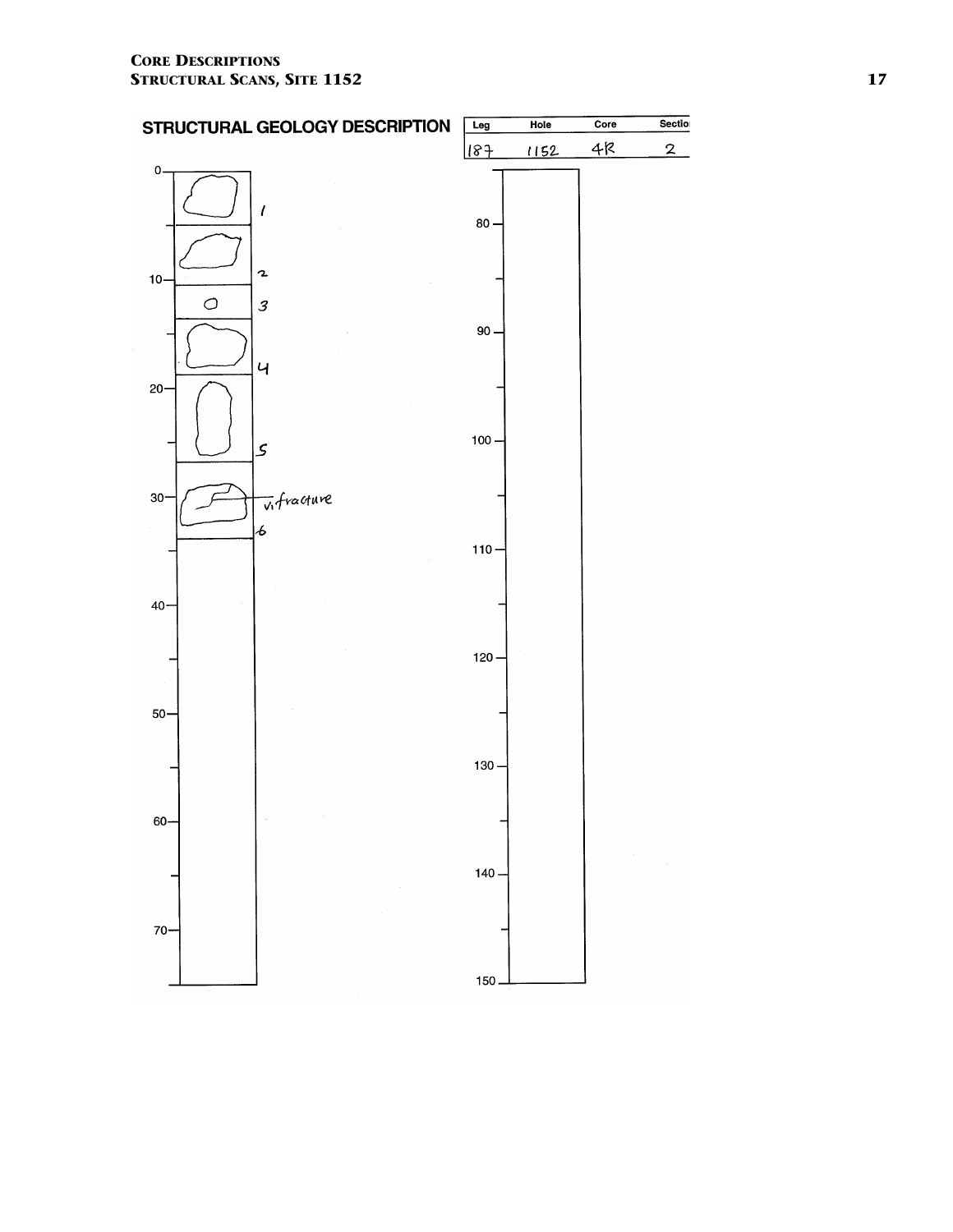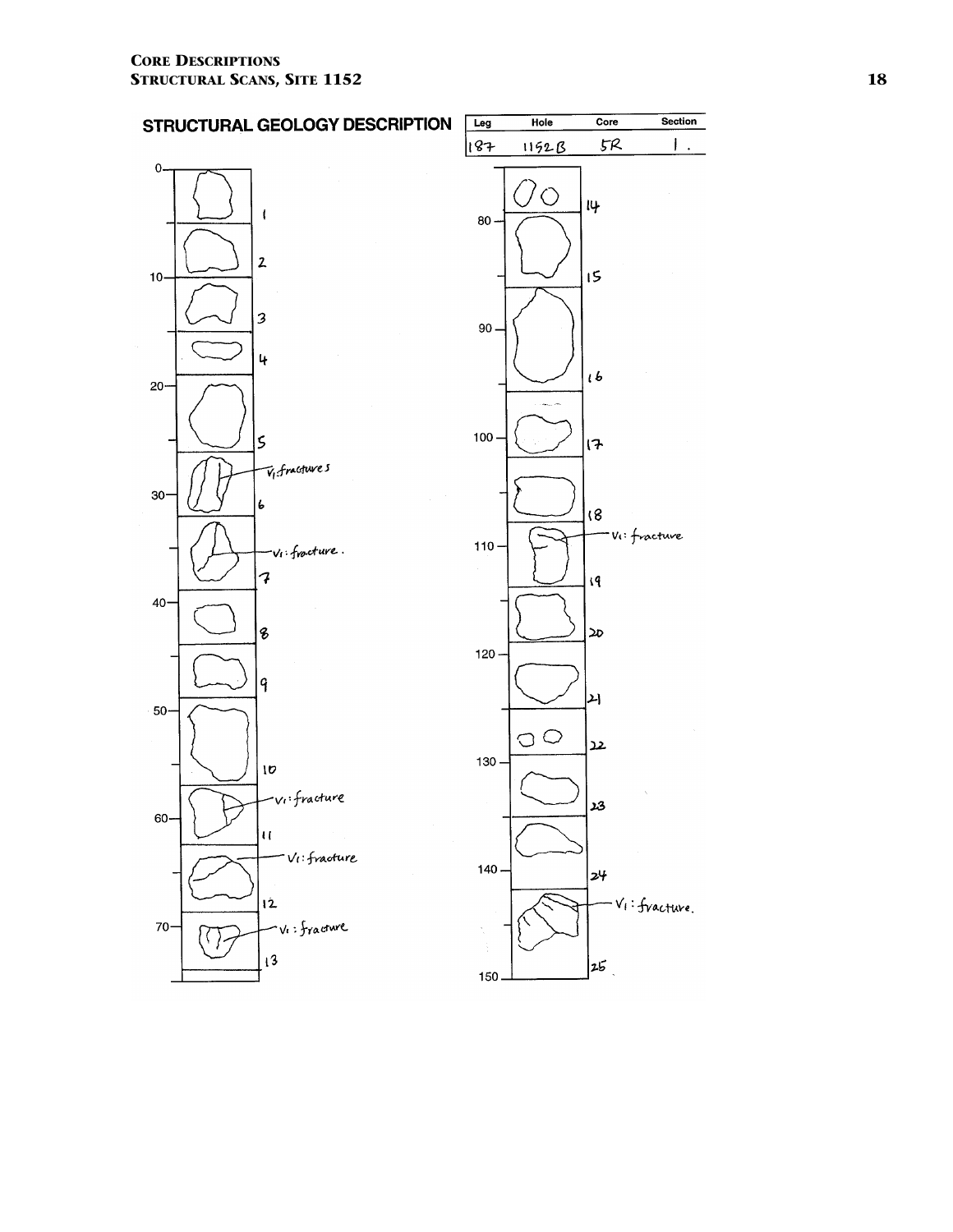